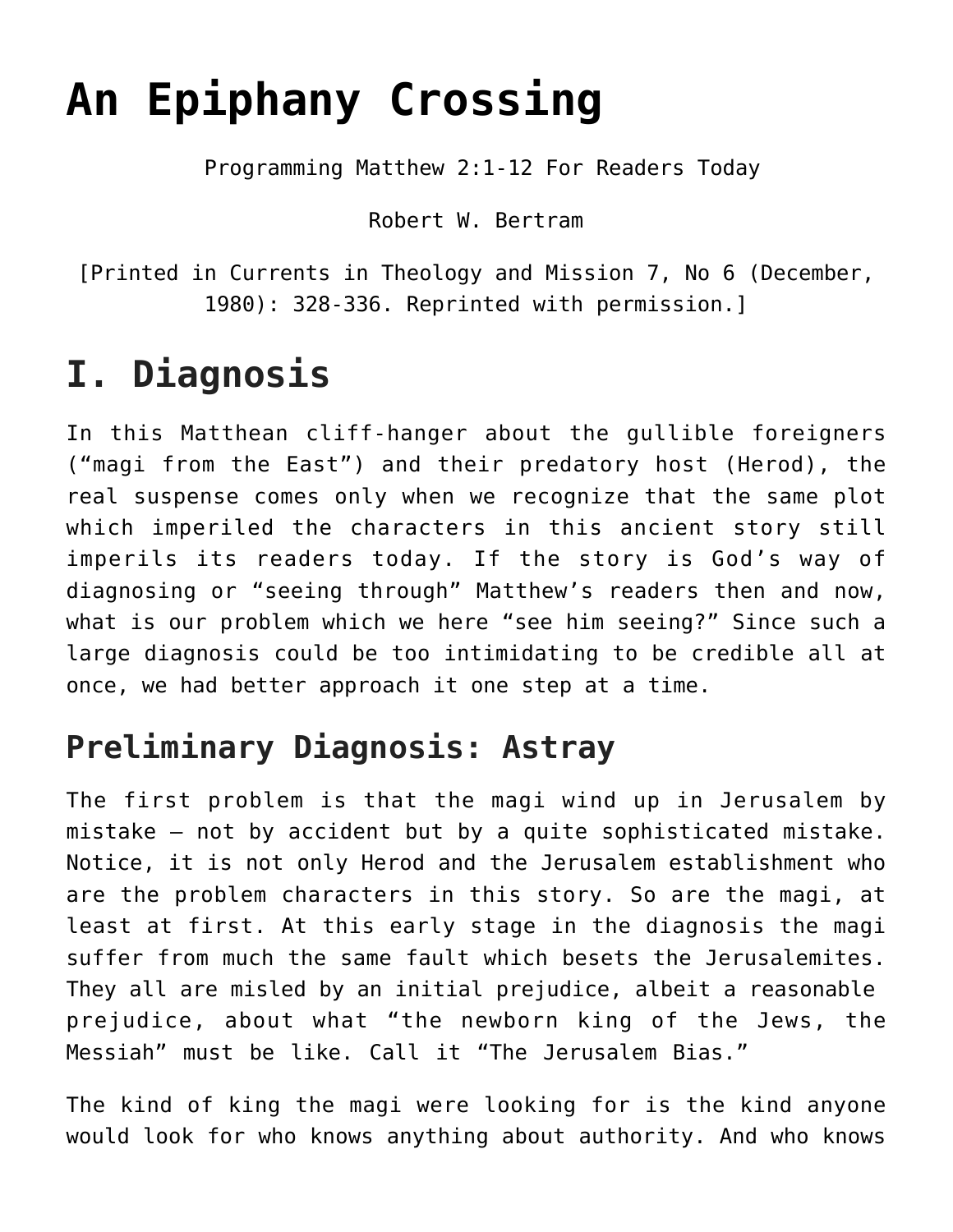more about that than the smart wordling or, in Matthean terms, "the Gentiles?" "The rulers of the Gentiles lord it over them and their great men exercise authority them." (20:25) As one middle-management Gentile put it: "I say to one, 'Go,' and he goes, and to another, 'Come,' and he comes, and to my slave, 'Do this,' and he does it." (8:9) That is Gentile authority: some are "in" it only by having others be "under" it.

So it is understandable that the Gentile magi, who also were authorities in some field or other, should set out from home with the same preconception of kingship. You can tell by the kind of presents they had packed along, fit for a worldly king. That is a dead giveaway. Moreover, look where they were heading. What further need had they of "the star!" Thank you, they could make it the rest of the way on their own, to Jerusalem of course. Where else but in the capital of his realm would any self-respecting "king of the Jews" be born?

But then how were the poor magi to know that Jewish kings are supposed to be categorically different, especially when Herod himself, the sitting king could not disabuse them? He likewise assumed that any future king of his people, indeed any "Messiah" (v.4), would have to be a contender for Herod's own Gentile brand of supremacy. For isn't it always so: whether Jew or Gentile, someone always has to do the subjecting and therefore, some others the submitting? Herod's own subjects agreed with that–and all Jerusalem with him." (v. 3) Oh, eventually they might oppose the king– for his "soft raiment" and "kings houses" (11:8), his philandering and political executions – and the king in turn might "fear the people" (14:5) lest they should gain the upper hand. But what if they did? In that case it would be they, "the people," who now would be in control and someone else would still be *under* control. Either way, in Jewish Jerusalem the magi would find their Goy (Gentile) prejudice about authority roundly endorsed.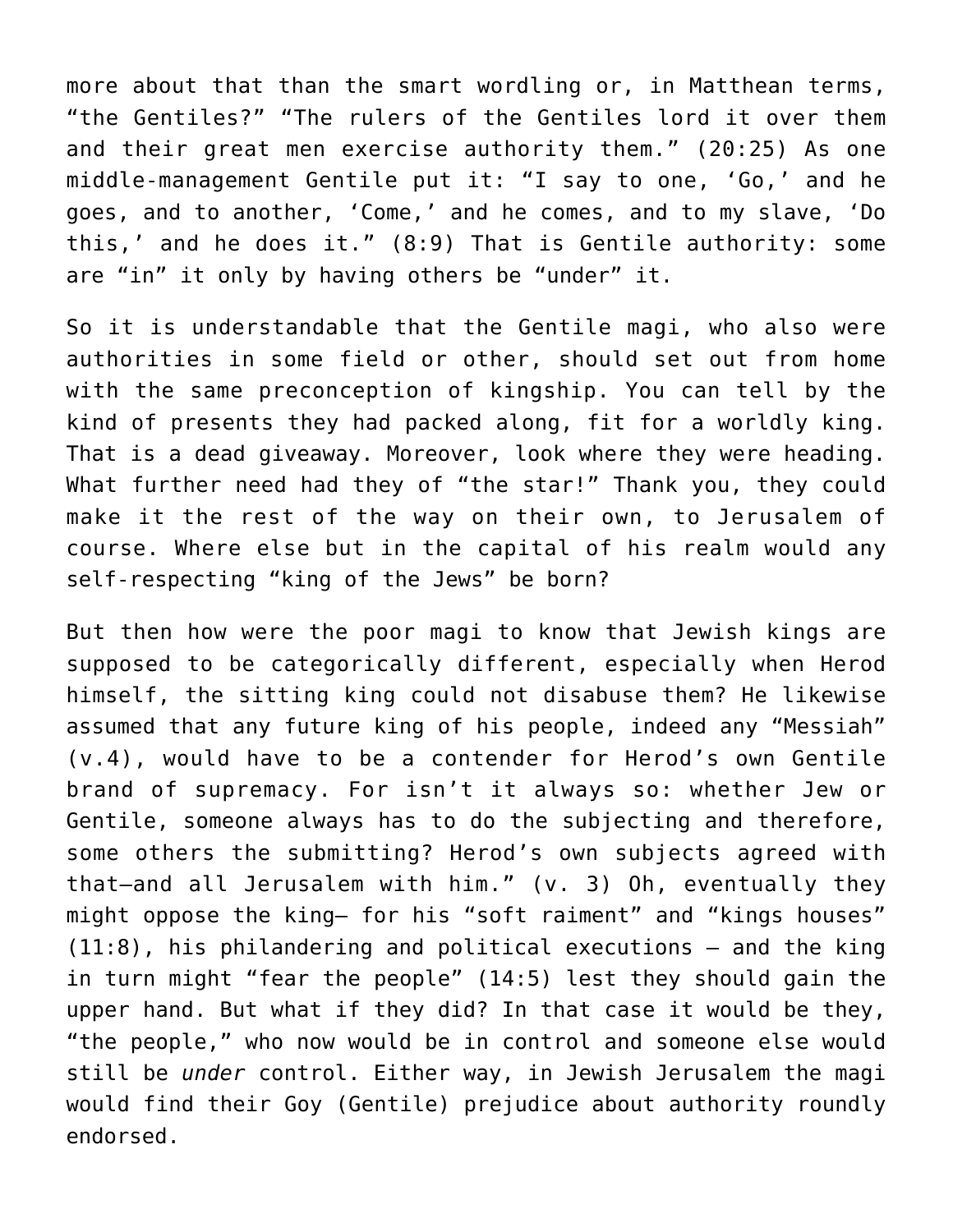The Jerusalem clergy were no exception — "all the chief priests and scribes of the people." (v.4) They were authorities of the Jewish Scripture, a clout which they had over layman Herod. Scripture, too, was perceived by them just as it was by Herod: an authority to be submitted to merely because of its superiority, meaning its superior rightness. No wonder that, when this Scripture contradicted their Goy *Vorverstaendnis* about the nature of rulership, they were constitutionally unable to take the hint, right while they quoted the passage word for word. They could read the directions to misguided strangers but could not take the directions themselves. There must be some psychiatric term for that pathological loss of direction, something like "The Goy Vertigo." Child in Bethlehem.

Is it all that different in your religious establishment? Or mine? Test question: where would we go to find who is in charge of it? To what address? And why there? Is it because we assume that that is where the church's real authorities are: the church bureaucrats, the professors who cite Scripture, "the people" who topple the bureaucrats and the professors? How Goy! "All these things do the Gentiles seek" (6:32) and they dead-end in Jerusalem by mistake, with all those exotic trinkets on their hands.

#### **Advanced Diagnosis: Exclusive**

The worse problem – worse than this Gentile authority confusion which like a Bermuda Triangle disorients ourselves—is the way in which this confused authority has to fear others, and has to purge them as rivals. I say "has to," for Herod's problem (he carries the story's "problem" role alone from here on) is not only a problem of his own making but is compounded more and more by factors beyond his own control, to which he then must react in character. He is now the problem's pawn as well as its perpetrator, not only just its subject but increasingly its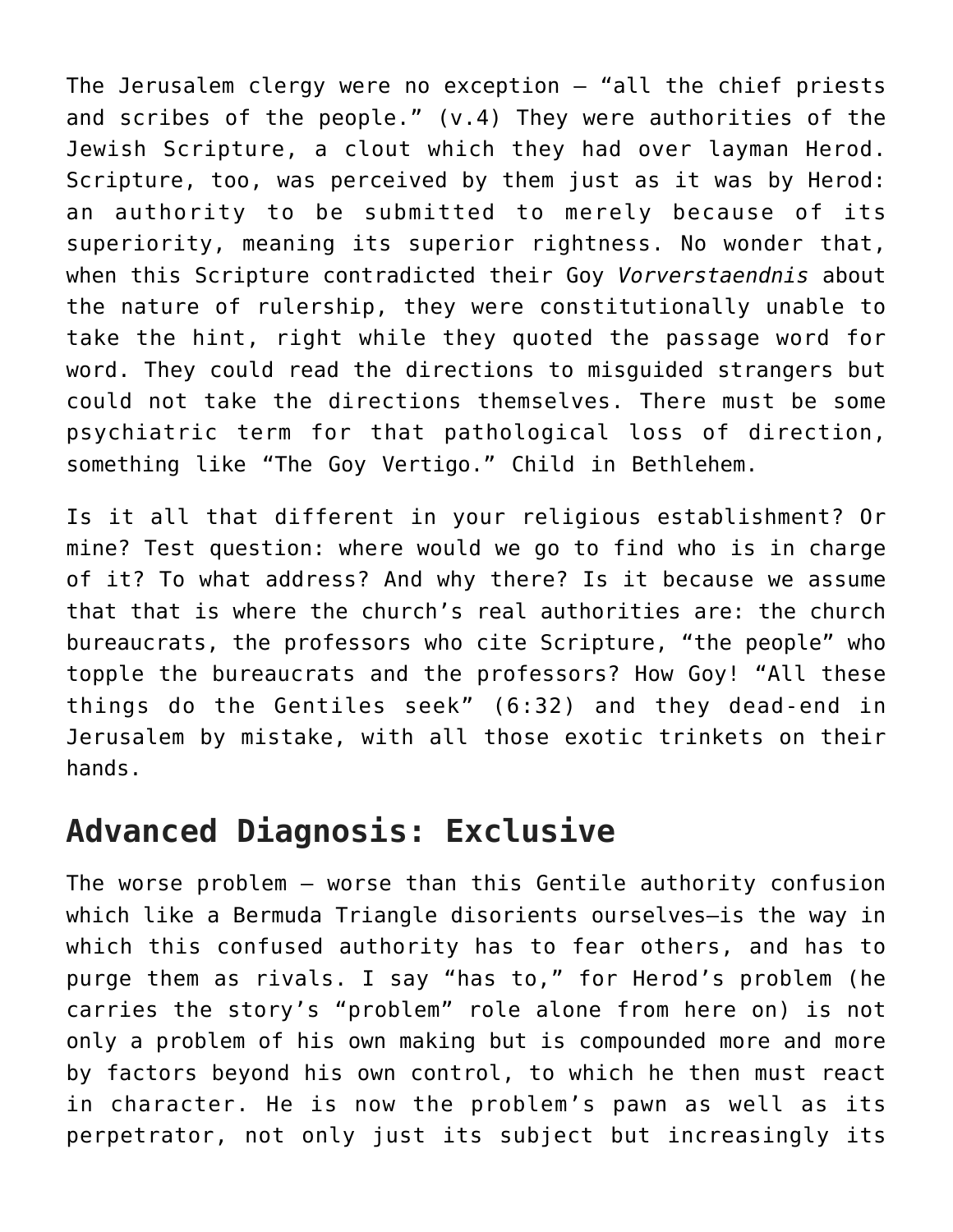object. Given his false orientation to authority, one party after another appears to him as a threat whom he must then eliminate. Diagnostically, Herod continues as a present option for us all.

The most immediate threat is the Child in Bethlehem. See how the news about him leaves Herod "startled" (v. 5), so much so that Herod has to have him killed. (He succeeds posthumously.) The tragic irony is that Herod had to expunge the Child physically because he had already expunged him theologically, having replaced him with a fantasy, an imaginary rival for the Herodian throne. *That* "newborn king of the Jews" on whom Herod now put a contract existed nowhere except in Herod's one-track delusions about authority.

Up against that authoritarian fixation, this contrasting Davidic Child-King from a burg like Bethlehem was simply inconceivable, also for Herod's theological experts. Years later their successors still could not imagine why David the king had ever deferred to his own off-spring as "Lord": how on earth could the child be both? Ever since, this childlike Christ has been unnerving us theologians into re-casting him as some Goy authority, legalistic or antinomian, thus disposing of him.

But it isn't only this Jewish Child, Herod's own best hope, and it isn't only Herod's Jewish roots in the history of Davidic promise from which Herod has to cut himself off, presumably to protect himself and Judaism. No, he must exclude other Jews as well, including those very legitimators of his, the scribes and priests, who cannot be trusted with his scheme: they might turn it against him. (v 7) Next, he reaches "into Bethlehem and the region all around," where Matthew reports him to have "massacred all the boys of two years of age and under." (v. 16) To argue about the historicity of that claim would at this point evade the issue. For isn't there historicity enough in all those later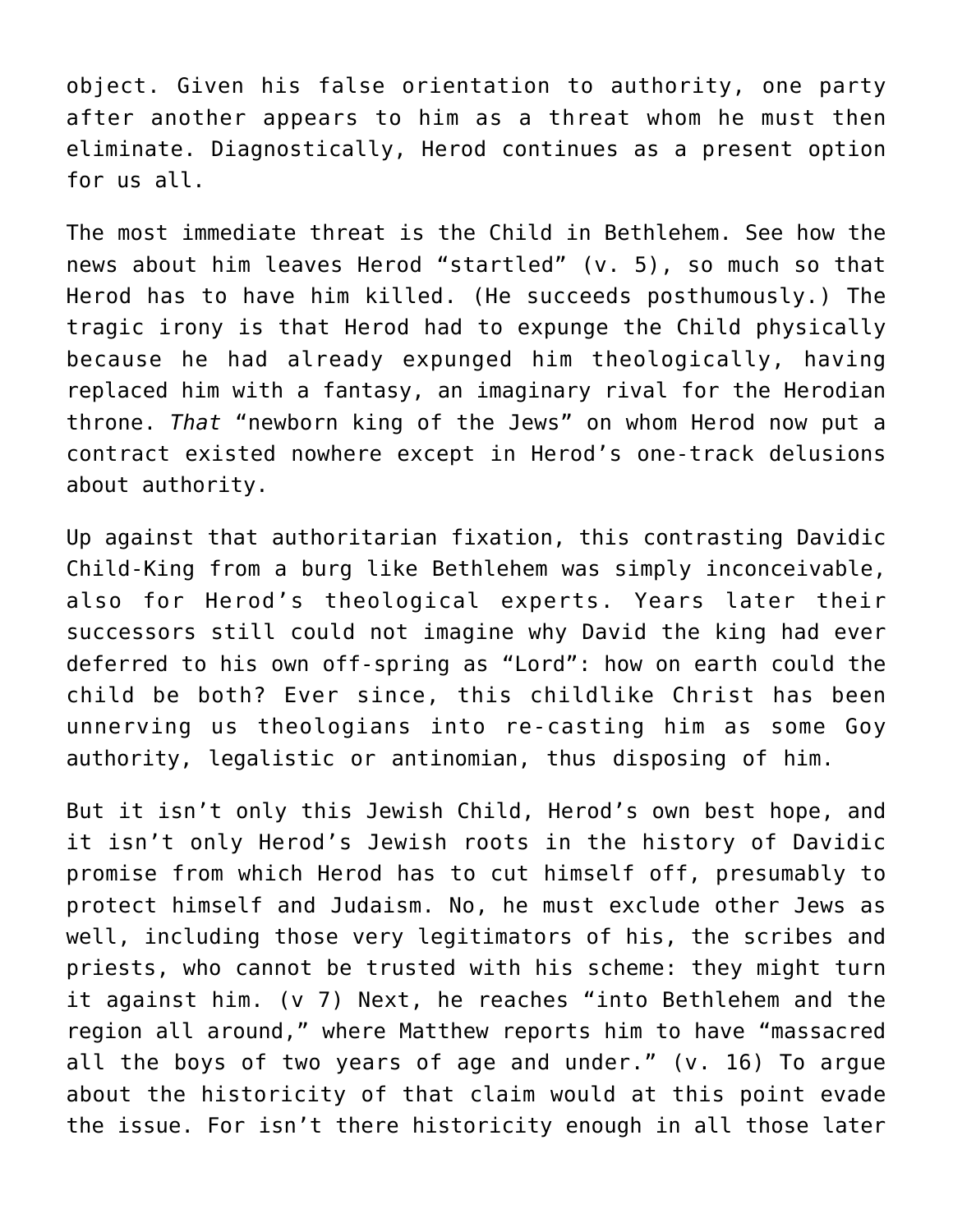"Herods," especially Christian ones, who still destroy their fellow-Jews under the same Herodian pretext "that I too may come and pay [Jesus Christ] homage?" (v. 8)

It isn't only Jews, however, whom Herod schemes against but Gentiles too, maybe Gentiles most of all. I mean these Gentile magi who arouse Herod's jealousy by acting as though a Jewish king could somehow be a welcome ruler for themselves, Goy outsiders, and at the same time be a "king of the Jews" – a wild combination which no doubt had often fired Herod's own ambition albeit without real hope of lasting success. Such an unrealistic extension of Jewish kingship would already be enough to rule out the Bethlehem child as an impostor. At any rate, whether or not Herod thought that way, many later did who resented Jesus for fraternizing with "tax-collectors and sinners." Some of my fellow-Jews, I think, are most offended not so much by Jesus himself as by the objectionable Gentile company he keeps, those sinful and unwelcome gate-crashers whom he brought home with him and who because of his unilateral invitation claim equal rights within the Jewish family. To which exclusivistic prejudice the Matthean gospel seems to say, How Goy! Herod, for his part, found no better use for his Gentile guests than to exploit them as means for getting at the Child. And they naively went along, "obeying the king." (v. 9)

Herod's kind of Goy authority would have persecuted Jews and Gentiles whether or not the Child had appeared. That kind of authority always does, whether in its civil or ecclesiastical guise. It has to remove competitors, real or imaginary, precisely to stay in power as that kind of overling-underling authority. What the coming of the Child did was to provoke that holocaustic drive into the open and expose it, a kind of pre-Apocalypse anticipating The Day when this Child would return as Son of man to complete the exposure. Meanwhile, the Child's authority has already been extended to everyone, to all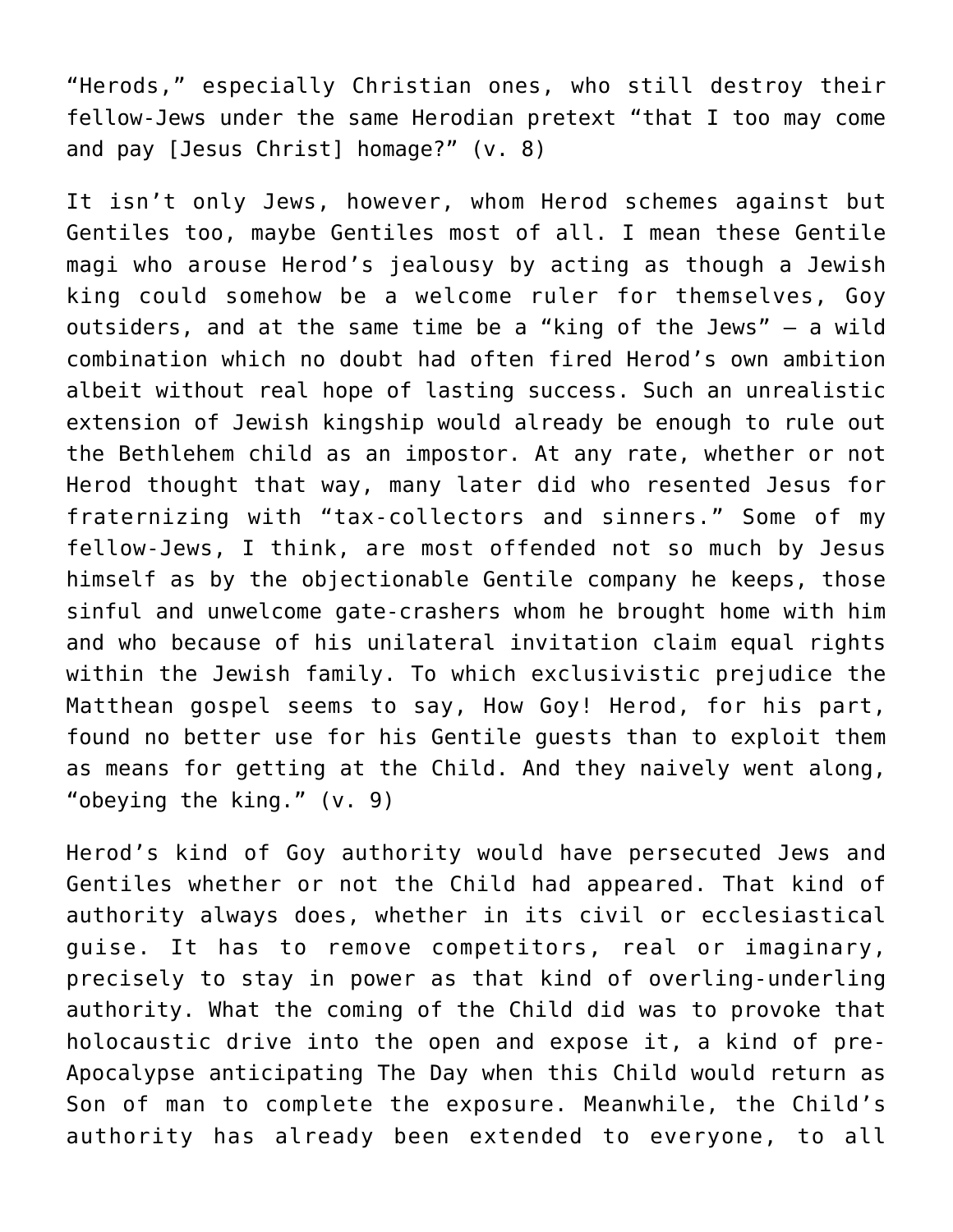nationalities and ethnic communities. (28:18,19) Therefore, authoritarian oppression against absolutely everyone, the hungry and thirsty and strangers and naked and prisoners, is oppression against Christ himself. (25:41-45) Which leaves little doubt as to who it is whom Herod's sort of Goy authority, legalist or antinomian, must ultimately exclude: not only the Child or his peoples but the Father.

### **Final Diagnosis: Excluded**

The worst of the problem – worse than the misguided system of Goy authority, worse even than its paranoid exclusivism—is that it gets its way. And it does so with massive cosmic, even divine cooperation. Herod the excluder is himself excluded. He pulls the door shut, but there is also someone on the other side pushing, and locking. Herod saw to it that no one would be marching up from Bethlehem. No one did, not even the magi he had counted on. If what he had wanted was to be left alone, then how alone he is left is more than ever he could have wanted.

Herod's conspiracy, already with the help of the unsuspecting magi, seemed to be moving right on schedule directly to Bethlehem, with even the star reappearing to provide extra logistical support. But then one thing led to another. Once in Bethlehem the magi, who on their own were really not all that clever, just happened to have this dream: "Take the Jerusalem bypass." So it turns out that Someone else had been riding coattail on Herod's scheme. It wasn't only Herod who had wanted the magi in Bethlehem, and who got them there thanks to Herod's cunning. Herod the Goy-user was himself being used, so was his Goy authority, against himself. What had begun as a perfectly workable plan to rid himself of the Child gets out of hand and becomes instead a way for the Child to be rid of Herod, permanently.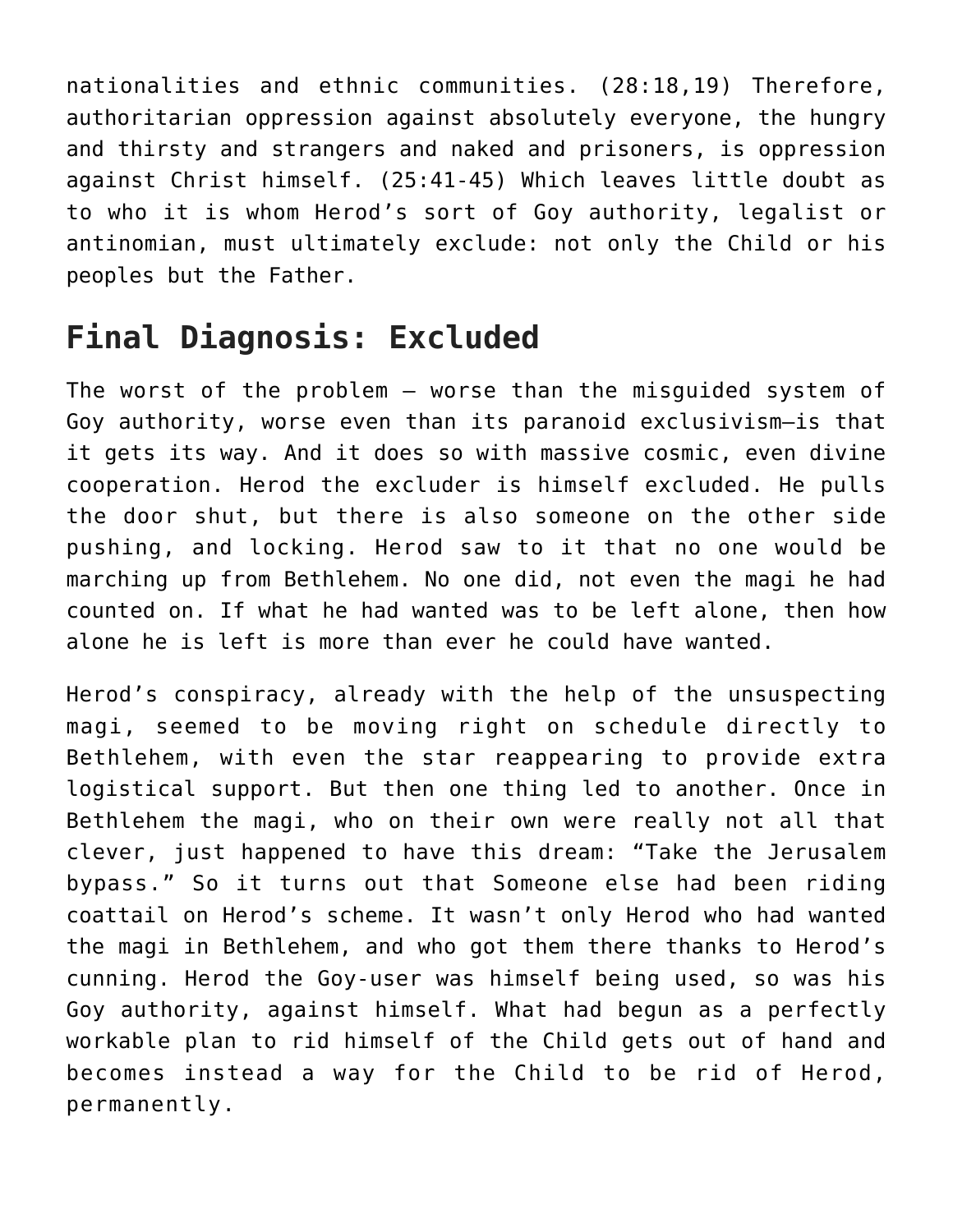In face of this uproariously funny Jewish-Christian wisdom story, our own problem seems to be how to keep from laughing – something I suspect the magi could not manage either, all the way home. I recall with amusement G. B. Shaw's Blanco Postnet, who concludes that there are always two games being played, the game we play together and the game being played on us. But then, on second thought, I recall that Herod, in being beat out at his own game and with his cooperation, is hardly an exception. Over and over throughout this Matthean gospel Jesus repeats the selfsame warning to his own followers. There may still be cause for a last laugh, except that now the question has shifted: how to keep from being the Herods on whom the laugh is?

## **II. Prognosis**

If that much was diagnosis, God seeing through us, then at least as surely is this a story of his seeing us through, prognosis. But that also is too much to believe all at once. Gradual is more credible.

### **Preliminary Prognosis: Shepherded**

The first factor in the Christian solution, though not all there is to it, is always the christological factor. That comes first if only because it is the most obtrusive. Where else but in the Christian gospel do you begin by diagnosing one set of patients and then, when you come to their prognosis, suddenly change the subject to quite another Patient? The practice of "changing the subject" – not only from ourselves to God, which is hardly unique to Christians, but from ourselves to this no less human and harried Child – is basic to every Christian crossing. It happens also to be odd, hence hard to ignore. All the more reason to start there.

If Herod's preoccupation with Goy authority fated him to exclude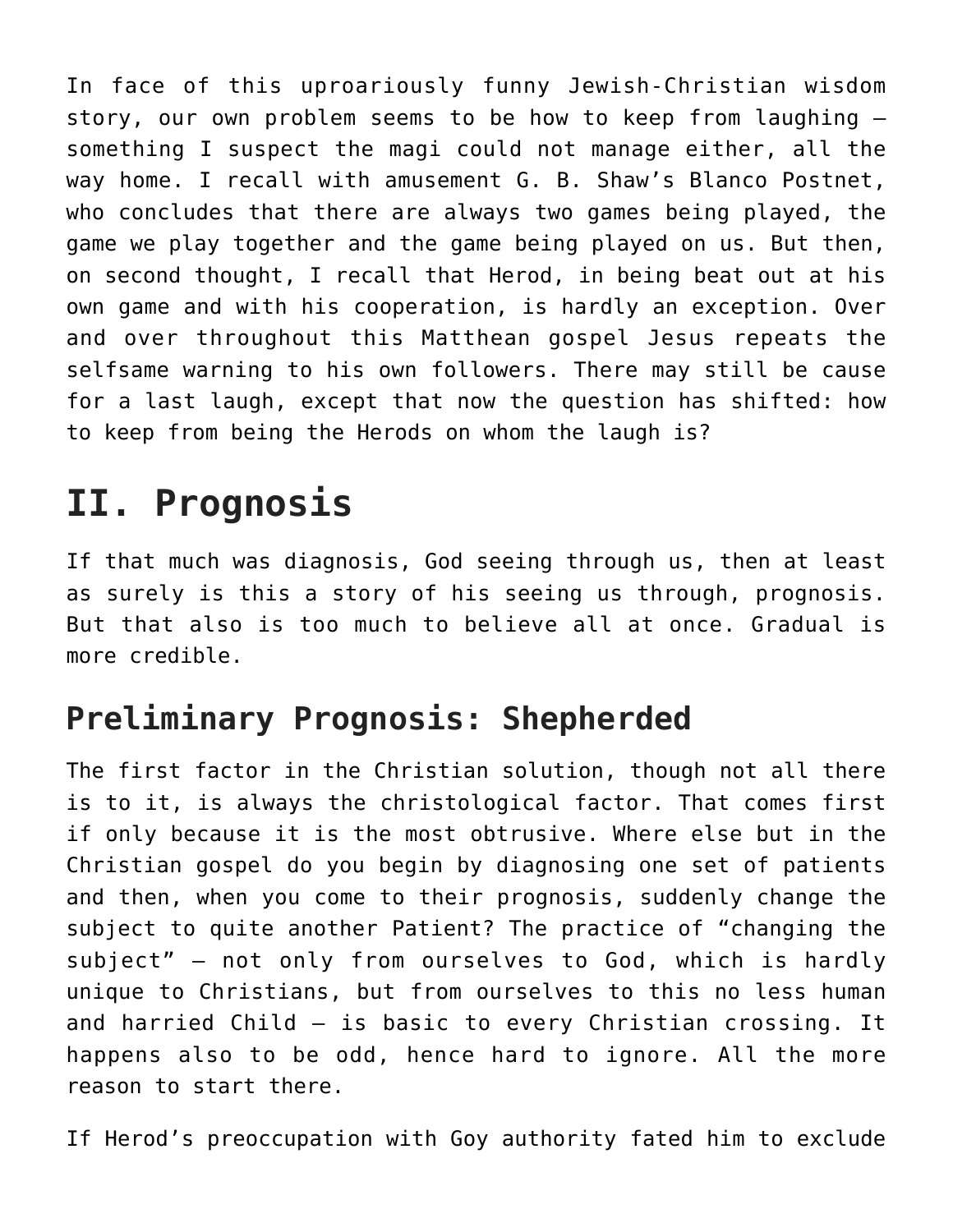others and ultimately to be excluded by the highest of all authorities, a fate from which the magi themselves were snatched only by outside intervention, by what authority can this "newborn king of the Jews" intervene in behalf of his friends? Answer: by Jewish authority. That Jesus should arise out of Judaism and be born in Judea (v. 1) and, after making symbolic "exodus" from Egypt and undergoing "exile" up north amidst "the nations" in Nazareth, should eventually return to Jerusalem, in that Jewish capital to have his authority finally confirmed, was no historical accident. On the contrary, that was all "necessary," altogether according to historic promise. Only a Jew could be (amending Bonhoeffer) a man for *all* others, God's authoritative Everyone.

Christologically, however, the acid question remains, Why just this Jew? And read "Jew" not only ethnically but theologically. What does God see in this Jew? Not just: what do *we* see in him? Or even: what do we see of God in him? But first: what does God see in Jesus – of himself and of us, together? In any honest christology "from below" Jesus dare not be exempt from that critical question any more than Herod or the scribes or the rest of us are. What is it, up against God, that qualifies Jesus for an authority unlike all Goy authority and superior to it? *Coram Deo* as well as *coram hominibus*! Before God as well as before human beings!

Let us not piously spare Jesus that tough question, as other christological fashions have done, by asking merely what difference Jesus makes to us, his human friends. No, what difference does he make to God, that his friends should thereby qualify as God's friends? Otherwise, with only his effect upon us to consider, we conveniently relieve him of that ultimate accountability which all humans have to face and, instead, we predefine him one-sidedly as *God* facing *us* – to be sure, God in human form. Once the question is so hedged, Jesus evaporates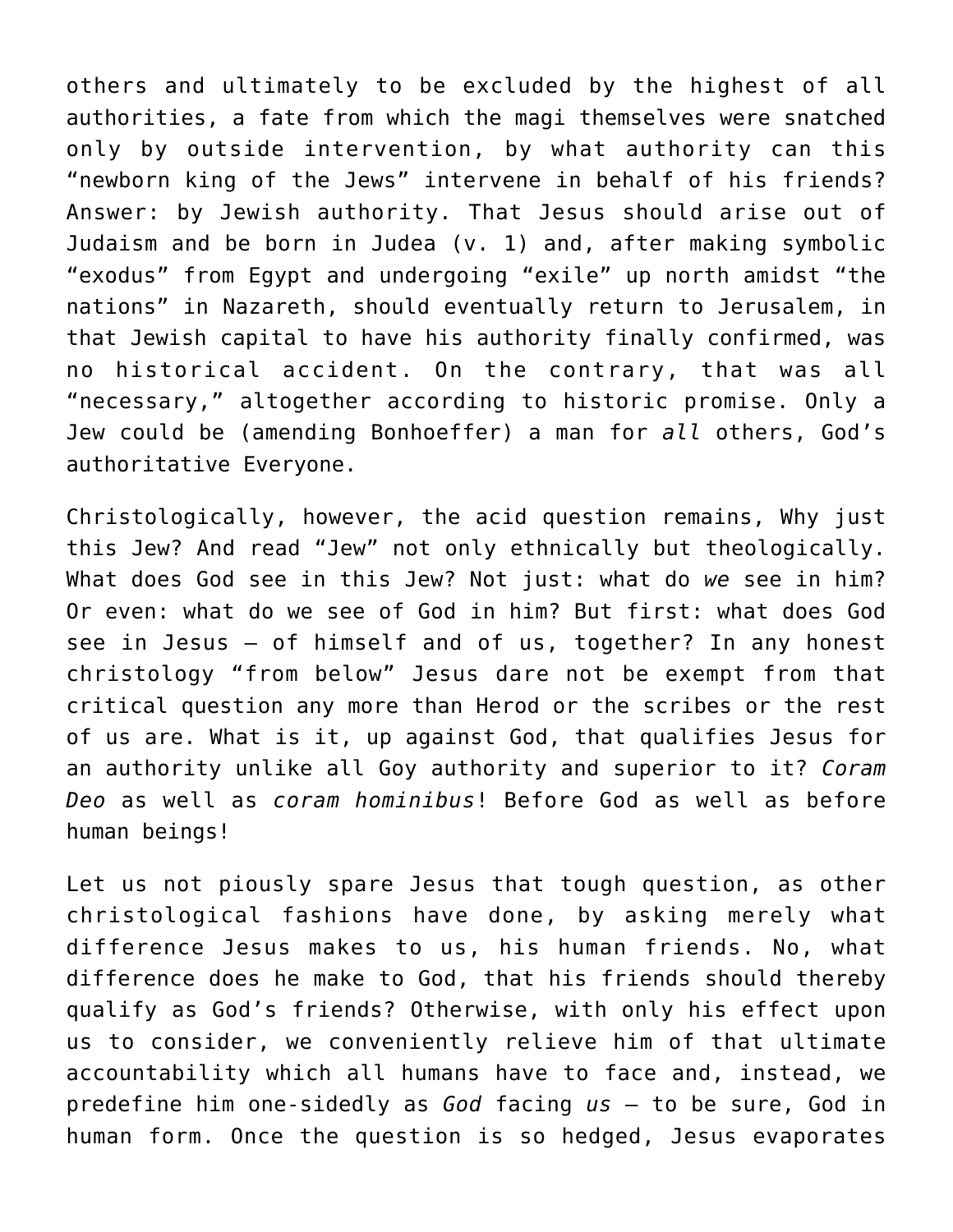into God's "revelation" to us, or God's incarnationalsacramental "drawing near" to us, a kind of divine-human tubular extension of deity into the world. Then his earthy Jewish biography functions chiefly as a front for God, God's pantomime or mating dance vis-a- vis us. But that depreciates how this mundane Jew, a person in his own right, was himself vis-a-vis the heavenly Father (and still is), not just one with the Father but also "distinct" from him, whose fatherly confirmation Jesus quite historically had to win.

It is game of Moltmann to reintroduce the big christological question (would that he made more of it), "What docs Jesus' death on the cross mean for God?" Bolder yet is the version of that question which seems to inform the Matthean gospel: what difference did Jesus make to God, that this one Jew at last enabled God to be the different God he had so long promised to be – "to all nations?" What difference did Jesus make to God, that he, of all "the sons of Abraham" and "sons of David" at last was that one son of theirs who was as well the universal "Son of God?" What difference did Jesus make to God, that his Jewish style as last allowed God to duplicate the impossible "reign of heaven" in a mundane equivalent, "upon the earth" – and to put this very Jew in charge of it all as junior king? Granted that it is Jesus' resurrection which confirms historically that he makes some difference to God. But what difference does that confirm, other than that God finds Jesus himself unsinkable? What is it historically about Jesus which endears also his friends to God?

The answer Matthew calls "the good news of the kingdom." (24:14; 4:23; 9:35) The thing about Jesus which made such a difference to God is that it was "the sinners" who made such a difference to Jesus. Anyone who meant so much to him as the sinners did, he was entitled to and was authorized to bring them home with him to his Father's party. That about Jesus is the long-awaited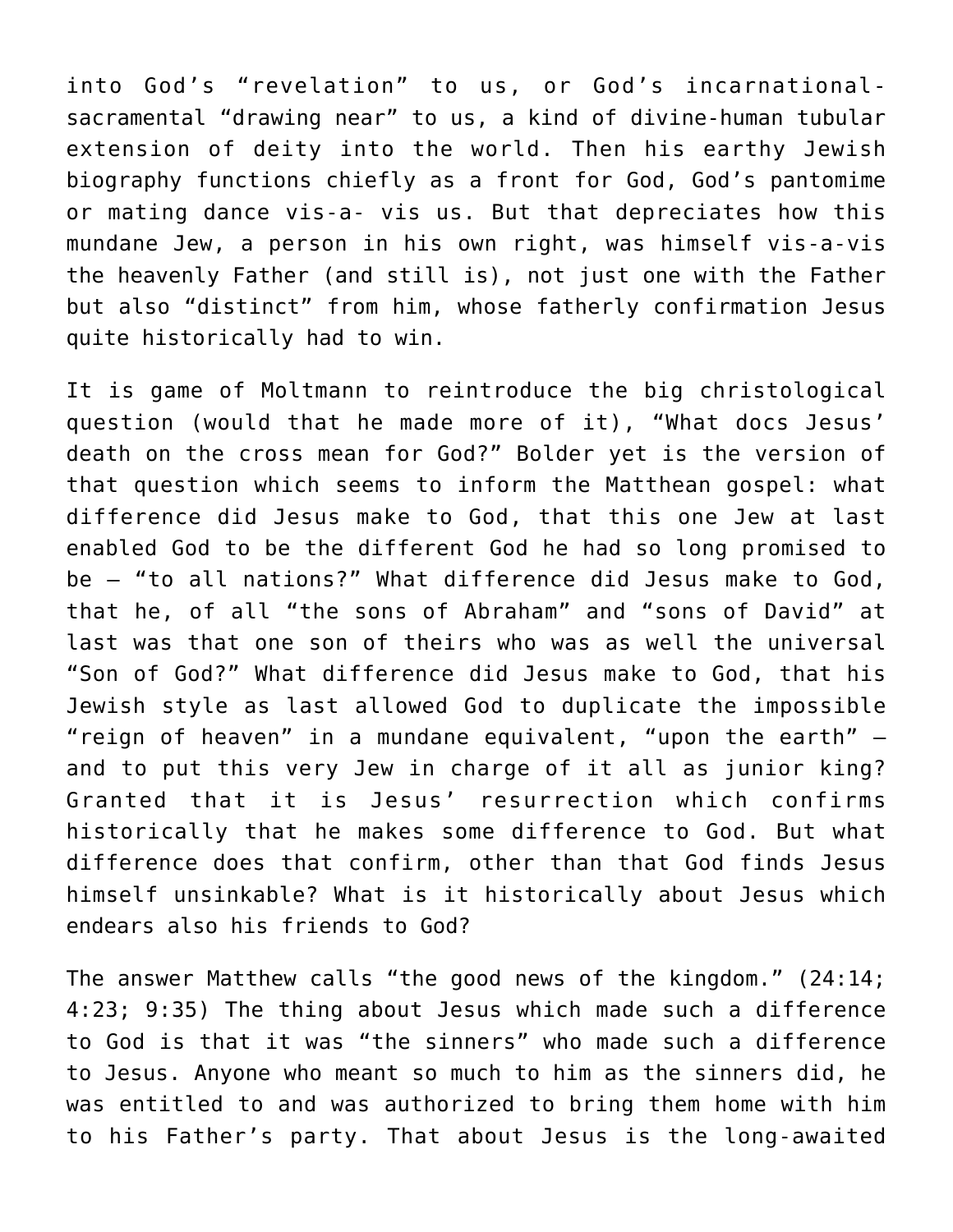Jewishness which proved him to be his Father's Son: his Davidic, shepherdly compassion for the strays. "When he saw the crowds, he had compassion for them, because they were harassed and helpless, like sheep without a shepherd. " (9:36)

How hilarious, therefore, by hind-sight, that Jesus' royal birthplace should be obscure little Bethlehem, the ancestral town of Judaism's shepherd king, for which the old prophet had seemed almost apologetic: "And you, 0 Bethlehem in the land of Judah, are by no means least …" (v. 6) To this offbeat town the straying, sheeplike magi had to be led gawking and uncomprehending by every trick in The Book, and by authorities in the Jerusalem travel bureau who could not comprehend their own directions. It was because this Jew-Child in sheeptown Bethlehem would be (as the chief priests' own travel directions' tried to tell them) the one who at last "would shepherd my people Israel" (v. 6) that the heavenly Father himself could finally end his search for candidates and announce, *This* is my beloved Son"  $(3:17)$  - the one by whom the sinners were so beloved. How kingly of Jesus, how congenitally like his Father who sired him single- handedly. (1:18,20)

That is what cost the Child his life from the moment it began. But the price which he paid for so identifying with his friends the sinners, "his life as a ransom for many" (20:28), is the very basis of his new authority, not just the style of it. For his befriending the rejects, for treating them as his equals and thus upending the whole Goy authority system of topdog-underdog, "the chief priests and elders of the people" demanded of him "by what authority" he did that. (21:23) Really, though they had never caught on, he had anticipated their question long before in the case of the paralytic boy. At that time their objection had been not to the boy's being healed and certainly not to his being cured of sin as a precondition of his medical cure. Only antinomians, with their own inverted brand of authoritarianism,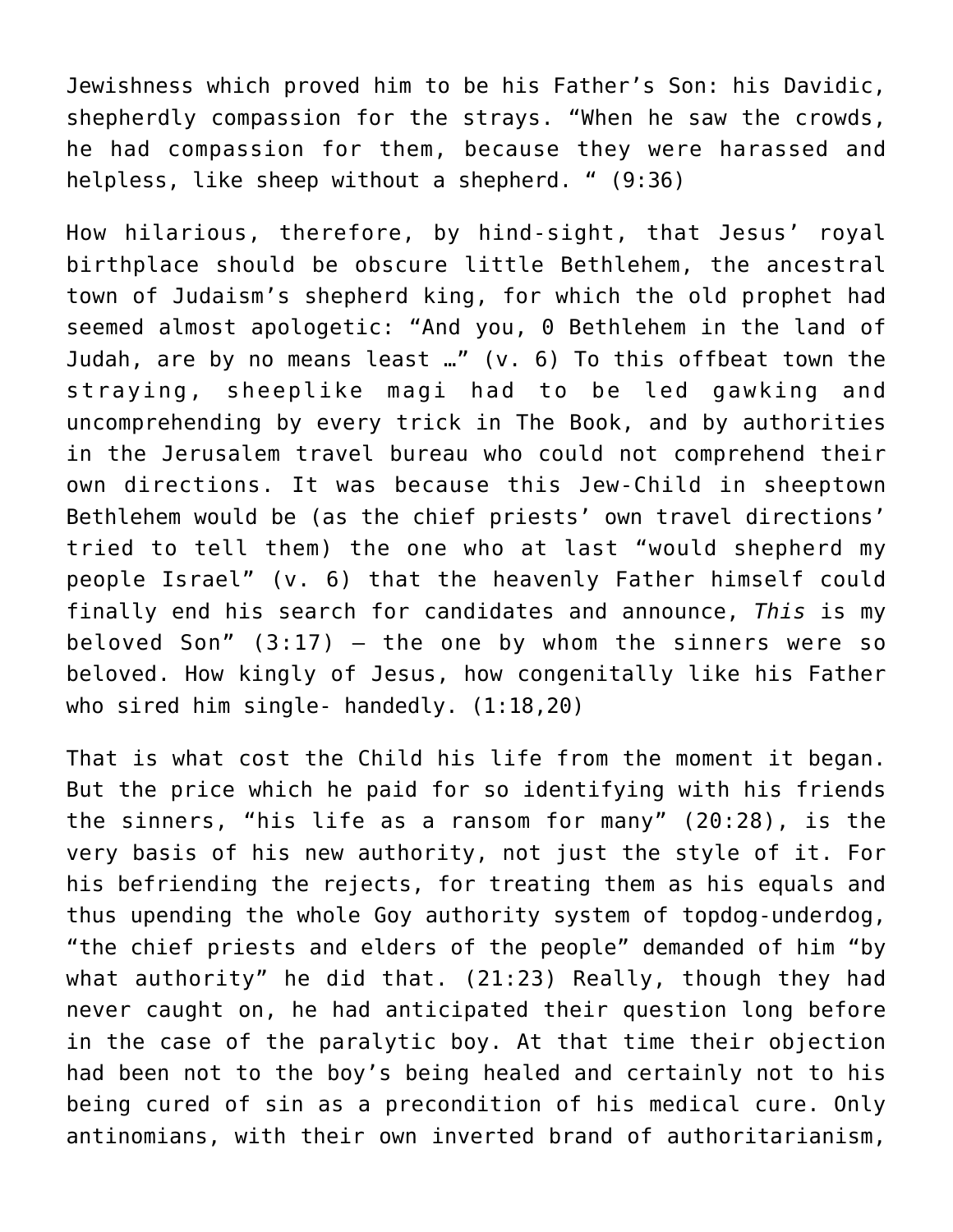would oppose that. No, what offended the scribes is that they mistook Jesus for an antinomian. The way Jesus claimed to get rid of the boy's sin was to forgive it. Understandably that pretension struck the authorities as cheap grace. If heaven comes to earth to make sinners "righteous," surely it does so not merely by forgiving them out of hand. That, as Jesus seems to agree, would be too easy.

But what his critics missed was Jesus' devastating irony: so you think my absolving the boy is "easy." (9:5) Have you forgotten what gives the Son of man his unique authority: not some Goyish barking out a command that the sin should vanish but rather that, as the suffering Servant of the Lord, "he *took* our infirmities and *bore* our diseases" himself? (8:17) His forgiving sin is authorized by his own "blood of the covenant poured out for many." (26:28) So his being born in out-of-the-way Bethlehem, almost snubbed by the magi, hunted by Herod and misrepresented by Herod's theologians were not just attacks on the Child's authority. They were also the making of it.

#### **Advanced Prognosis: Involving**

At first the sinners' rescue had to be taken out of their hands by the Messiah's intervening for them, seeing that the Herodian dimensions of their problem were beyond their control, necessitating a "change of subject." But once this messianic Subject intervenes, his patients immediately become agents again and are immediately pressed back into the most responsible, exalting subjecthood. They believe. Or in Matthew's elaborate version of the magi, "they rejoiced exceedingly with great joy" (v.10) as though that response of theirs was an essential condition of the Child's successful kingship. Where the rumor of the Child had left Herod and all Jerusalem " startled," the magi by contrast are characterized as "overjoyed."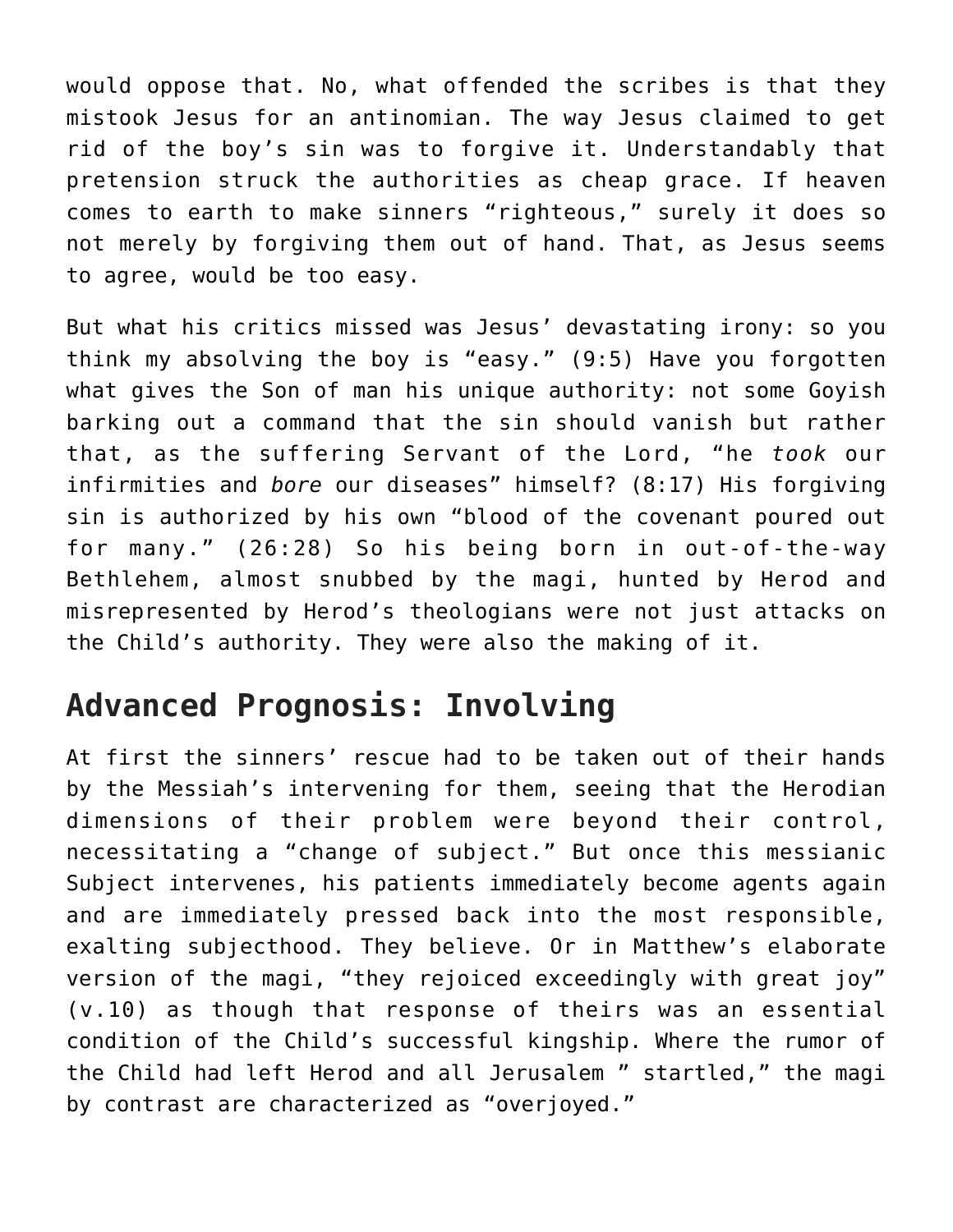True, their joy is only as warranted as their object, namely, whether the Child truly is "the newborn king of the Jews." Still, it is a peculiarity of his sinner-loving authority to return the compliment back upon them, on their quite human response. Yet this Christ exerts his authority by raving about their response with epithets which should properly be reserved only for deity: "Great is your faith" (15:28, 8:10) "Your faith has made you well, your faith has saved you." (9:22) If the contrary authority of the world is inevitably exclusive, the new authority of the Child is radically inclusive.

#### **Final Prognosis: Returned**

The best thing of all about Jesus' childlike authority is that it relieves the hostile earthly authorities of their false priority but, in that very sublimation reinstates them to their intended dignity. Perhaps the loveliest thing the Jewish Child does for the magi, or really gets them to do, is to make the most of what they are: the Goyish gifts they bring, the Goyish place where they live, the Goyish things they do for a living. The Child's world-embracing authority finds new room for all that.

When "they opened their treasure-boxes and brought out gifts for him, gold and frankincense and myrrh" (v. 11), there is not the slightest suggestion that "Mary his mother" so much as harrumphed or tried politely to explains that this Child, you see, is here to do his own giving, not to be given to, and that after all he is not named "Jesus" (Yahweh saves) for nothing, to be demeaned by such materialistic ostentation. She doesn't even say what (in the structural counterpart at the other end of the gospel) the pious disciples say: "Why this waste? For this ointment might have been sold for a large sum and given to the poor." (26:8, 9) Perhaps the later Jesus would have put the magi at ease by reinterpreting their incongruous gifts: "In pouring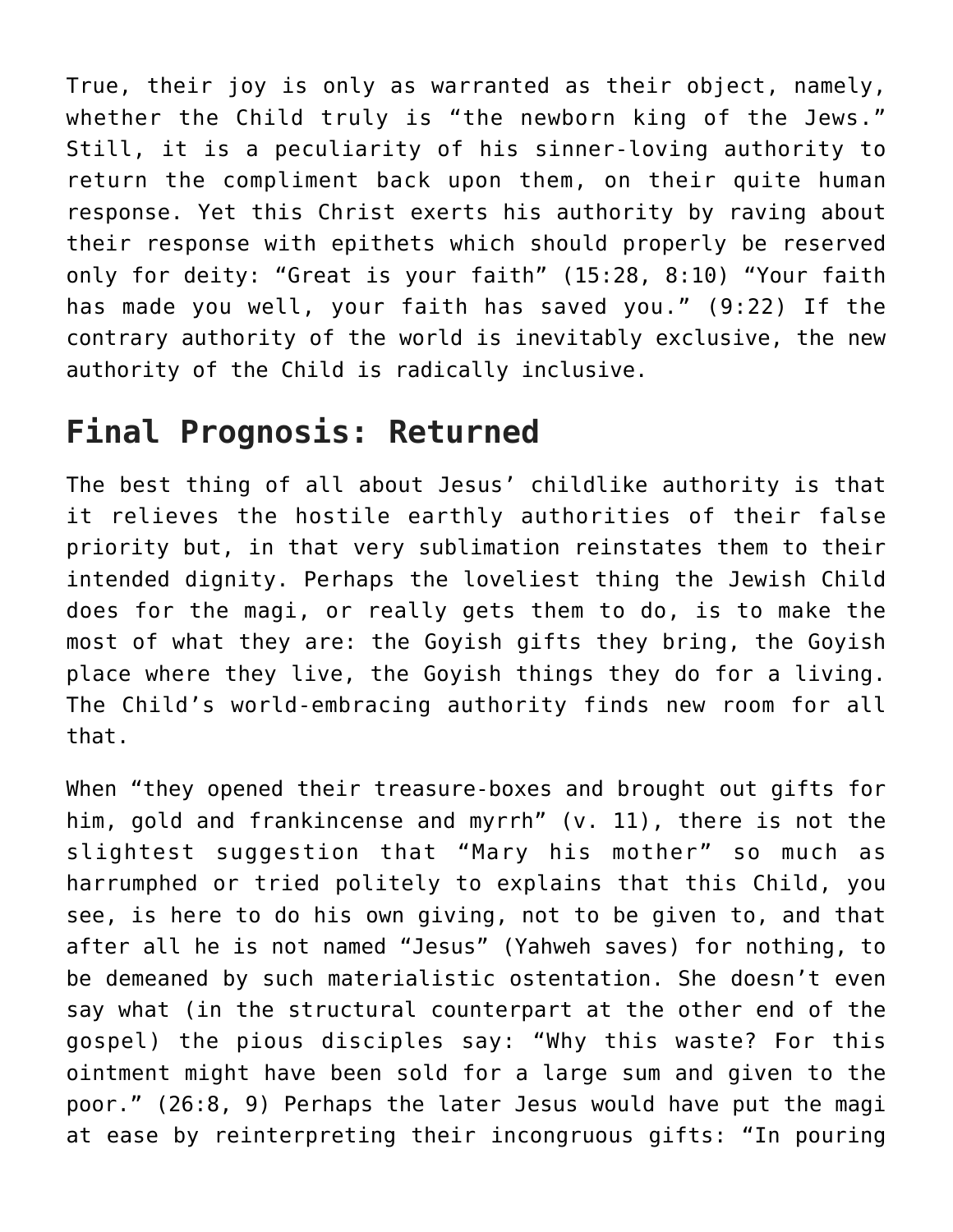this ointment on my body [they have] done it to prepare me for burial." (26:12) But the point was not to put the magi at ease, a question of etiquette. The fact is, they were, though unintentionally, more than half right: he does have authority also "upon the earth." (9:6, 28:18)

But therefore so do they, his friends. Nowhere in the story are the magi advised, now that they have been inducted into the kingdom of heaven, that henceforth they had best withdraw from the secular world. Jerusalem may have been under a travel advisory, but for other reasons. We may be sure that where they did return instead, "to their own country," (v. 12) was no haven from Goy authority. Neither were they forbidden to resume such authority in their accustomed vocations (whatever it is magi do) any more than the Goy centurion had to resign his commission and hang up his sword. (8:13) But what the magi did do with their old authority now that it had been redeemed by the Child, how they redeployed it "not in order to be served but to serve" – to serve the Messiah's sick and poor and the naked and the prisoners and the unforgiven – may well have alienated the secular authority system which they were now infiltrating. So what? Longevity isn't everything. Anyway, servants are not above their masters – like their master, yes, but not above. (10:24) Nor need they ever again aspire to be, now that his mastery and theirs is likewise cruciform.

But that is probably when the magi came up with earthier gifts than ever: when they, the once unwelcome strangers in Jerusalem, found strangers of their own back home to welcome and so risked more estrangement for themselves by earthing the Father's heaven there among the casualties of Goy authority. Then they, still as naive as ever, must have discovered that they had just hit upon the Child's most favorite tastes in material gifts: "It was I who was a stranger and you welcomed me." (25:35) Imagine the laughter.